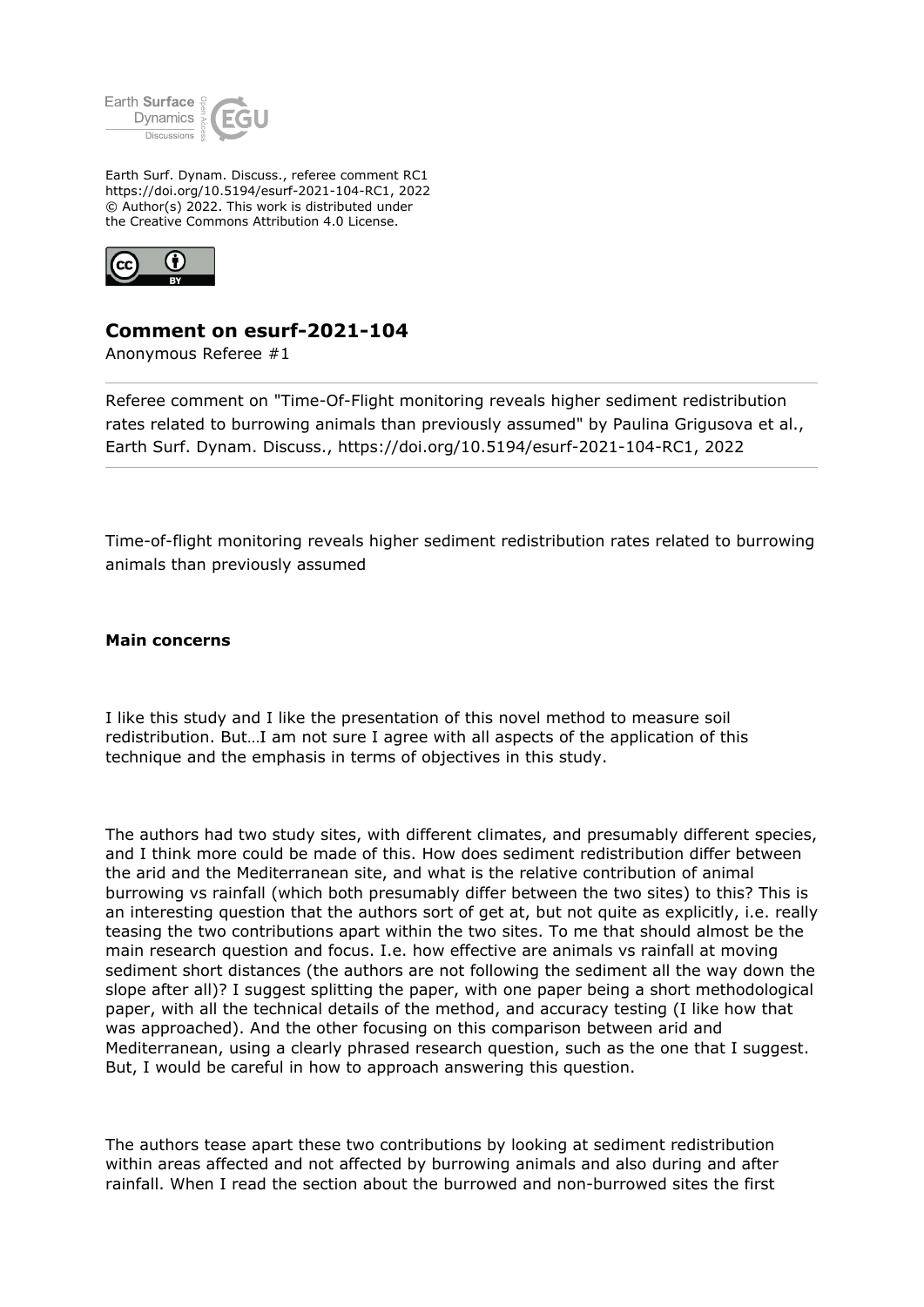time, I assumed some of the hillslopes were burrowed and some were not. But then I realized "affected" and "not affected" is at a much smaller scale, with the unaffected areas being in between and in close proximity to the burrows. How unaffected are the "unaffected" sites at this small scale then really? Surely the burrowing animals walk around in between their burrows, trampling the soil. Essentially, is the sediment redistribution in the non-affected areas representative of sites that do not have burrowing animals at all? If we took away the animals, would the situation in the non-affected sites be representative of how much sediment was redistributed? This has to be discussed a bit or acknowledged if there is doubt.

I also had concerns with upscaling, both spatially (to the size of the hillslope) and temporally (to a year). From a spatial perspective, I could not find anywhere how large a "scan" was, i.e. what are they upscaling from? Or how uniform the burrow sizes at any given point in time were? Burrows in the landscape are presumably at different stages of creation – most natural systems are dynamic systems with burrows being created and destroyed by rainfall continuously. What about other non-burrowed features in the landscape? Big rocks or trees etc. Are the scans and the non-burrowed areas within them really representative of the landscape? Can one just upscale from one burrow to a whole slope of burrows? I also don't think it's necessary to upscale to answer the interesting questions in this study (see paragraph 1 of my comments for what I think this is). That can be done at the smaller scale of individual burrows and non-burrowed areas (with some justification of why the non-burrowed areas are representative and giving careful thought regarding what to use as replication). In terms of the temporal upscaling (from seven months to a year), I am also not convinced. Burrowing animals do not continue burrowing at the same pace. And presumably the authors did not catch the burrowers right in the beginning, when the burrowing first started and was at its fastest. At the most the size of the mound gives an estimate of the minimum volume of soil contributed to the hillslope. How about seasonal effects? Some species dig burrows to nest, but are not fossorial, spending their time thereafter aboveground. I was also missing information on who these burrowers are. What sort of animals are we talking about? I assume it's not the same species in the arid and the Mediterranean system? Or are there multiple species in both systems? This would influence how realistic upscaling is. Again, I also don't think they need to upscale temporally to compare the two systems.

To summarise: I suggest two papers: one methods paper and one focusing on one main research question comparing the two systems (see my paragraph 1). Other interesting research questions that can potentially be answered with the data set are listed below.

- How variable are the burrow sizes in this landscape?
- Does this differ between the arid and Mediterranean system?
- How fast do the animals burrow?
- $\blacksquare$  How variable is this?
- How does this change over time?
- How fast do the burrows deteriorate after a rainfall event?

Most of these questions are more ecological in nature (but can certainly be phrased in the context of biogeomorphology). I understand that this was not the intention of the article,